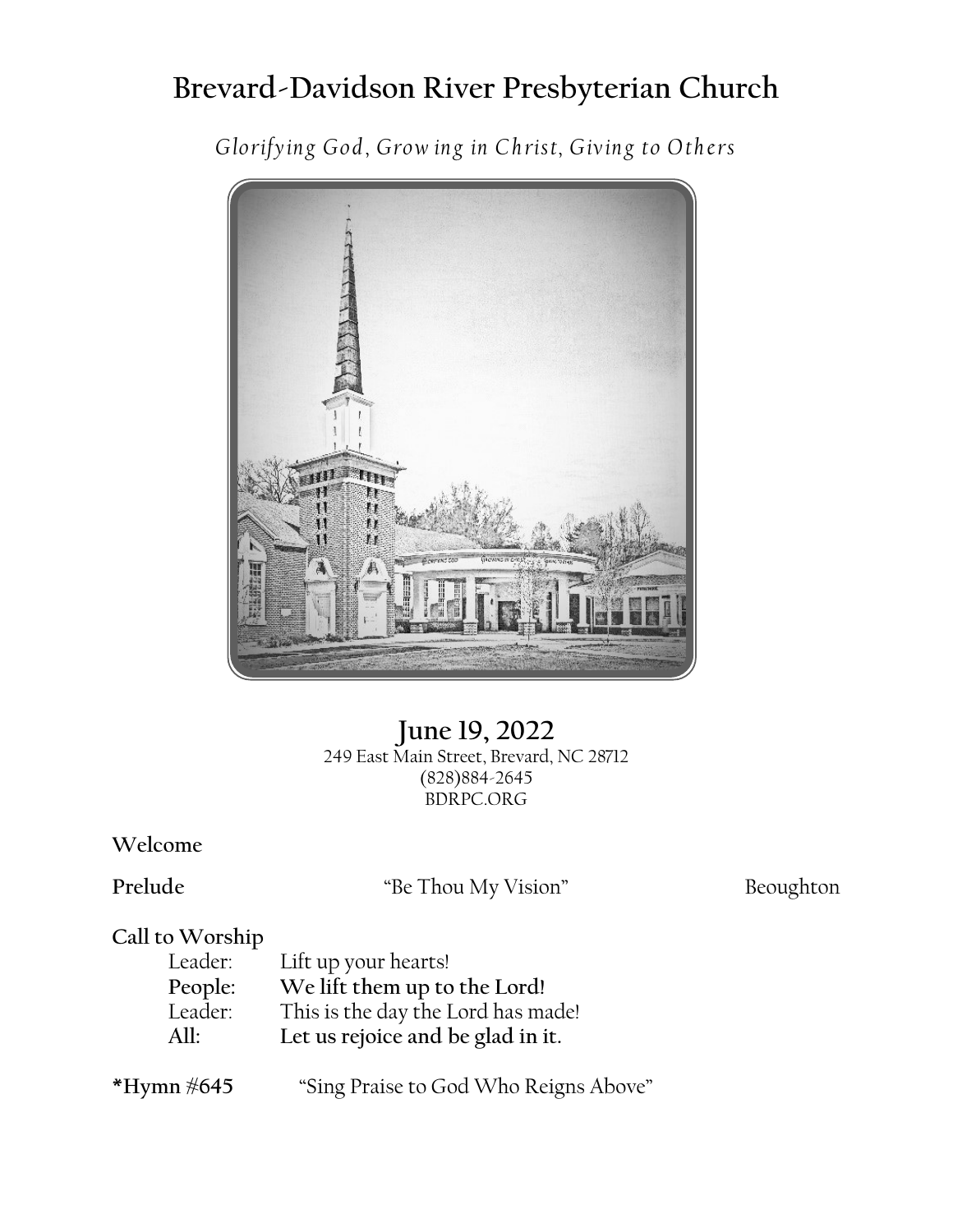### **Prayer of Confession**

Loving God, our Rock and our Redeemer, our strength and our salvation, forgive us for those times when we forget that. Forgive us too for every impure action that we have taken, and for every opportunity for good that we have missed. In the tender mercy that You alone can offer, may it please You to cleanse our sin, to restore our hope, and to grant us the grace of a new beginning. This we ask in the name of our Savior Jesus Christ.

## **Silent Reflection**

#### **Declaration of Pardon**

Leader: Friends, believe the Gospel. In Jesus Christ, we are forgiven! **People: Thanks be to God!**

### **\*Gloria Patri #581**

(4 year olds - 2nd grade may leave for Young Children's Worship.)

**\*Hymn #816** "If Thou but Trust in God to Guide Thee"

| Scripture | Psalm 42:11                                                     | Pew Bible OT pg. 478 |
|-----------|-----------------------------------------------------------------|----------------------|
| Sermon    | "3 Handles of Hope"                                             |                      |
|           | *Affirmation of Faith (responsively)                            | Psalm 23             |
| Leader:   | The Lord is my shepherd, I shall not want.                      |                      |
| People:   | He makes me lie down in green pastures, He leads me             |                      |
|           | beside still waters,                                            |                      |
| Leader:   | He refreshes my soul. He guides me in the path of righteousness |                      |
|           | for His name's sake.                                            |                      |
| People:   | Even though I walk through the valley of the shadow of          |                      |
|           | death, I fear no evil, for You are with me; Your rod and Your   |                      |
|           | staff, they comfort me.                                         |                      |
| Leader:   | You prepare a table before me in the presence of my enemies.    |                      |
|           | You anoint my head with oil; my cup overflows.                  |                      |
| All:      | Surely goodness and mercy will follow me all the days of my     |                      |
|           | life, and I will dwell in the house of the Lord forever.        |                      |
|           |                                                                 |                      |

\*Doxology #606 "Praise God from Whom All Blessings Flow" Old  $100^{\text{th}}$ 

**Anthem** (11:00) "Let My Heart and Soul Praise the Lord" arr. Jane McFadden

Let my heart and soul praise the Lord! Praise the Lord who reigns on high! I will sing a song of love; let it rise from my heart to the sky! Let my feet and hands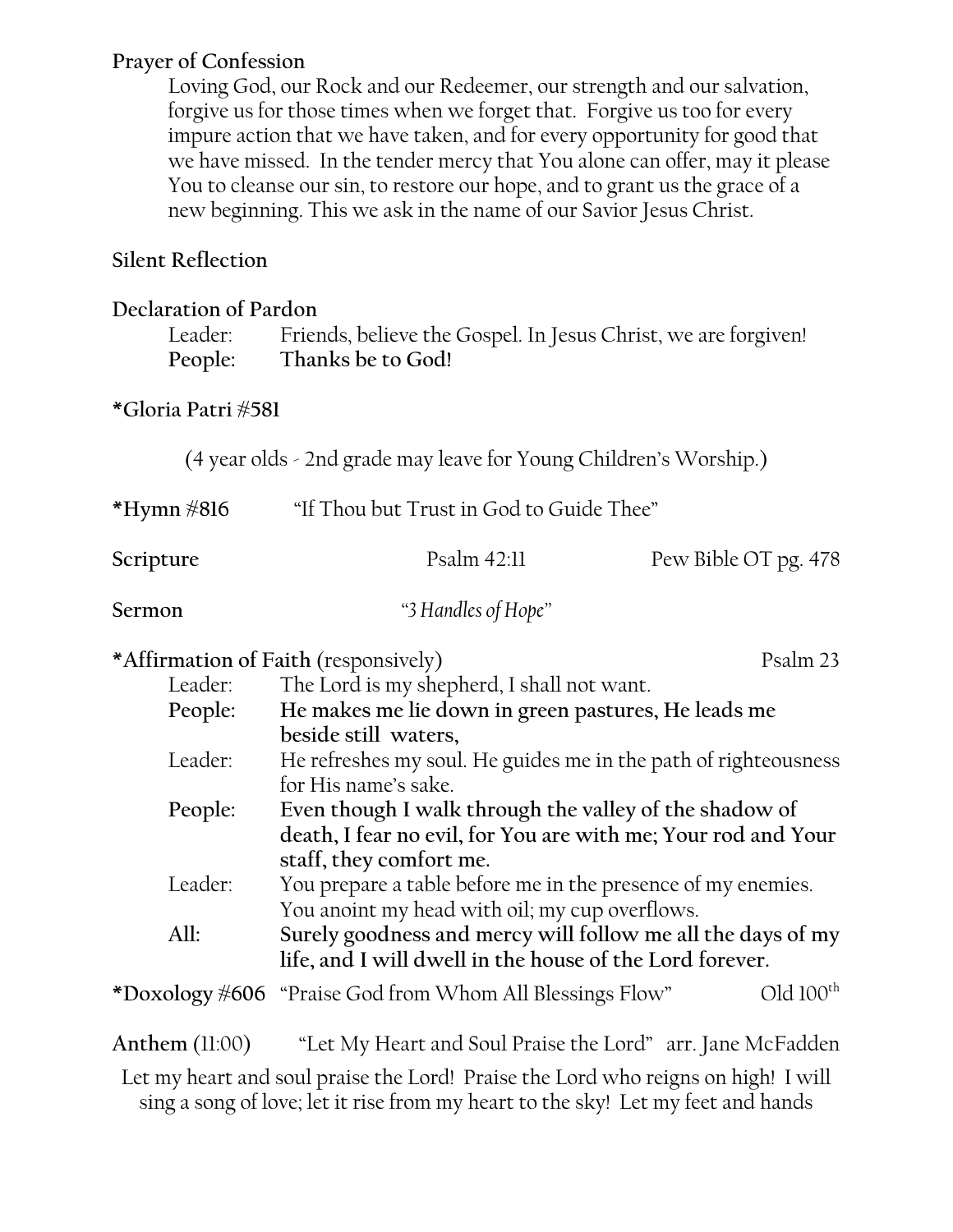praise the Lord! Sound the joyful noise everywhere. Tell the children in each land of the love we are given to share. When joy and gladness fill my days, let my voice show love with each word. When I walk with danger at my side, let me know I belong to the Lord. I will sing, praise the Lord, praise the Lord, all the earth; let my heart and soul praise the Lord!

## **Prayers of Intercession and The Lord's Prayer**

Our Father who art in heaven, hallowed be Thy name. Thy kingdom come, Thy will be done, on earth as it is in heaven. Give us this day our daily bread; and forgive us our debts, as we forgive our debtors; and lead us not into temptation, but deliver us from evil. For Thine is the kingdom and the power and the glory, forever. Amen.

| *Hymn $\#353$             | "My Hope Is Built on Nothing Less" |                                                    |
|---------------------------|------------------------------------|----------------------------------------------------|
| *Benediction<br>*Postlude | "Allegro Vivace"                   | Handel                                             |
|                           |                                    | (* The asterisk denotes to stand if you are able.) |
| <b>USHERS:</b>            | 8:30 John & Louise Stroup          |                                                    |

|  | $U$ SHERS: $\delta$ :30 JOHN & LOUISE STroup |  |
|--|----------------------------------------------|--|
|  | 11:00 Don Bieger & Dori Miller               |  |
|  |                                              |  |

*Stay Con n ecte d Are you a visitor?* **Welcome!** Please pick up a visitor's bag in the narthex or ask an usher to get one for you.

**1. Congregational Survey DEADLINE to Return, June 20:** The Church Family Fellowship and Outreach Ministry Teams are considering organizing regularly recurring community dinners that would be open to everyone in the community and offered free of charge. The Ministry Teams believe that the dinners would be of great benefit to our local community and an important extension of the church ministry. As you can appreciate, to be successful and enduring, an endeavor of this nature will require significant support from our church family. A survey was sent via email Monday, June 6 to gauge interest and solicit your assistance. If you did not receive the email please request a copy at [bdrpcdenise@comporium.net](mailto:bdrpcdenise@comporium.net.), or there are paper surveys on the table in the narthex you may fill out and return to the church.

**2. Daily Change:** Every 3rd Sunday B-DRPC receives the Daily Change Offering to help fight hunger in our community. This offering will be received this morning. The offering plates are in the narthex.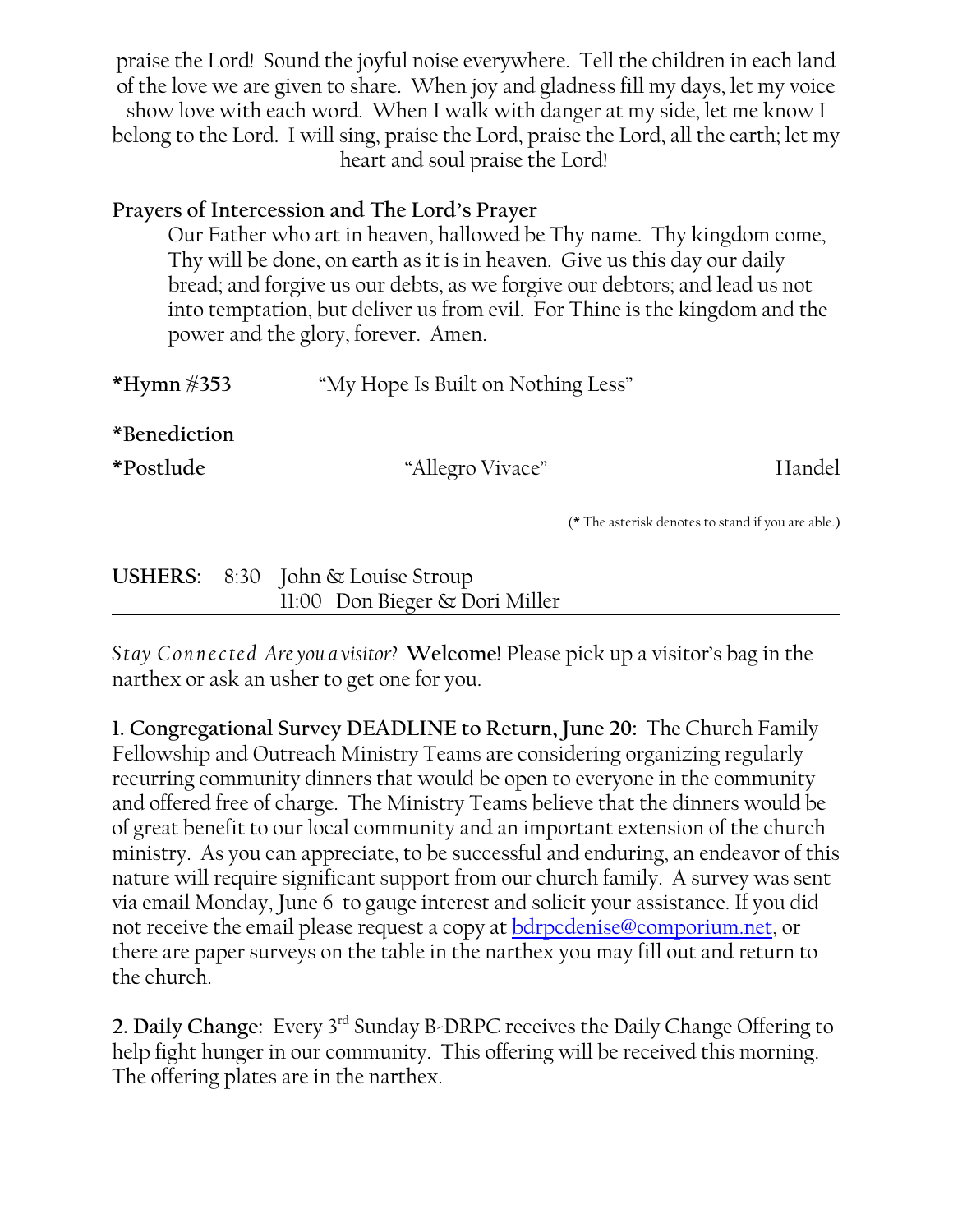**3. Mountain Home Thrift Store at Black Mountain Home for Children:** If you are downsizing to a smaller home or moving, please keep the Thrift Store in mind. For larger furniture, etc, a large truck can be scheduled to come and pick up your items. For smaller furniture items, clothing, kitchen items, garden tools and other household items, Ginny Bradford will be glad to come to your home and load up her car. For more information contact Ginny Bradford at 828-553-3399.

**4. Coffee Fellowship** has many members gathering to enjoy coffee, food and fellowship after both worship services. There is a sign-up sheet posted in Davidson River Hall for those who would like to help. You may want to set-up, clean-up and provide goodies. Many good bakers are members and may want only to provide goodies. The sign-up sheet allows you to check that only or you may want to contact Julie Duval (828-226-2983) if you have questions.

**5. The Searchers Class** You are welcome to join the Searchers class in person during Sunday School hour beginning at 9:45 in Room ED#9. This class uses a discussion format to explore one of the scriptures assigned for the day by the Revised Common Lectionary. Some members of the class volunteer to share background information for the scripture and members share their unique perspectives and ideas. You are invited to come and check out Searchers.

**6. Earth Care Tidbit of the Week:** Many restaurants in our community offer us one-time use plastic utensils. Consider putting some reusable utensils in a container and keeping them in your car or purse. Use, wash, reuse. Reduce the use of plastic.

## **COLLECTION BIN NEEDS**

**Black Mountain Home:** The most needed items are: Hoodies (junior/adult sizes s-xxl): Diapers (all sizes): Gardening Supplies: Outdoor Welcome Mats: Cleaning Supplies and Paper Products: Athletic Socks and Footies (adult size)

**Sharing House:** Toothbrush and toothpaste, deodorant, laundry detergent, small containers of mayo, catsup, mustard, 2 lb bags of sugar, cream of mushroom and chicken soups' clothes hangers.

**There are collection bins for your donations at the three main entrances.**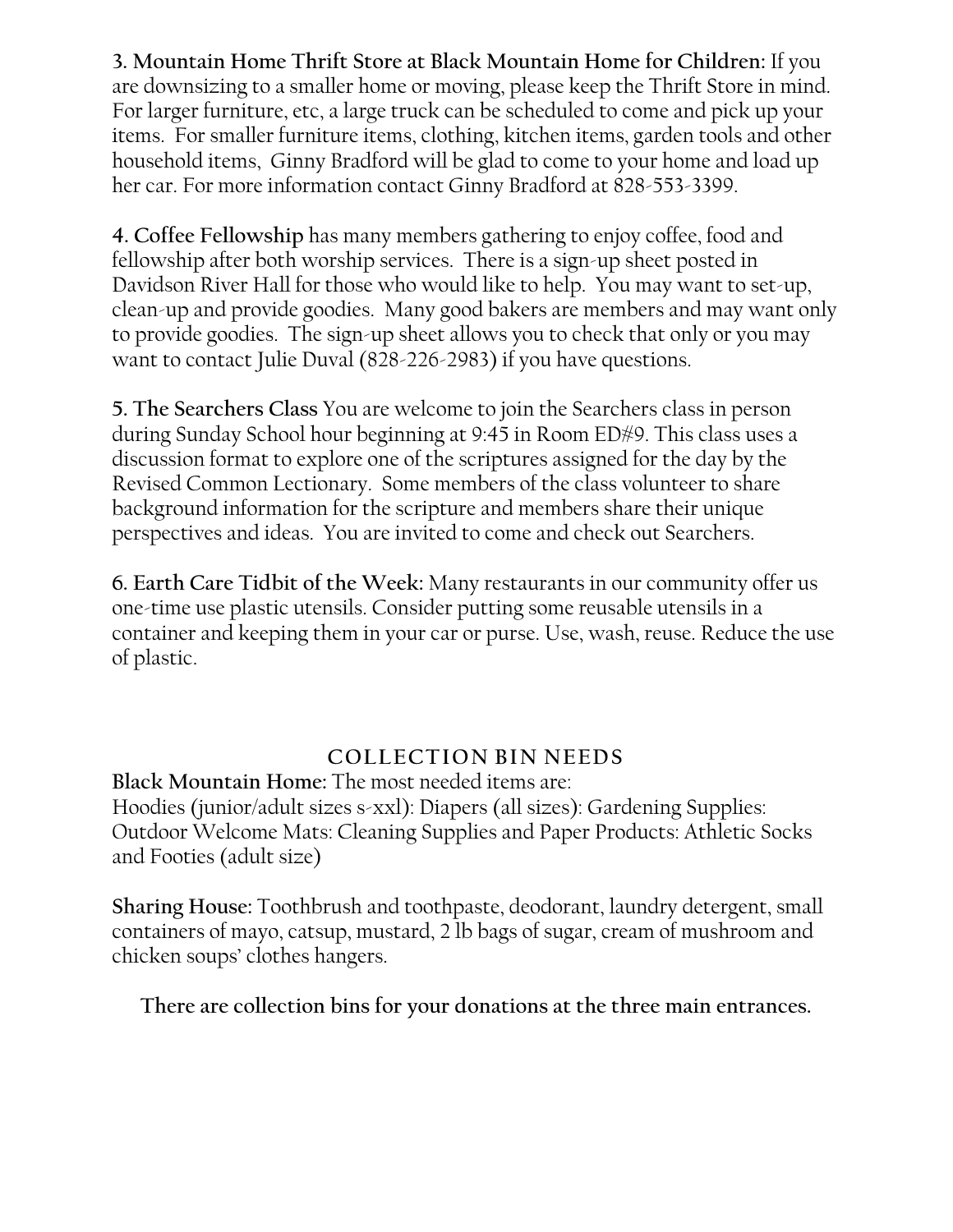#### **This Week's Birthdays & Anniversaries** Join us in celebrating with our members.

**June 19** Morgan Baldridge  $\odot$ Denise Byrd  $\odot$ Richard Carney  $\odot$ 

#### **June 20**

Gail Geiger  $\odot$ Dan & Pamela Covington  $\heartsuit$ 

**June 21** Bill Fleming  $\odot$ Jim Hedgepeth  $\odot$ Charlie Steele & Patti Black  $\heartsuit$ 

#### **June 24**

June Dechant  $\odot$ 

**For information about these events and more call the church office at 884- 2645.**

#### **Class of 2022**

Jack Britt Julie Duval Mary Johnson Gary Seacat

#### **Class of 2022**

Nancy Davidson Freddie Hart Ann Hinze, Co-Chair Burton Jackson, Chair Judith West

## **CHURCH OFFICERS ELDERS**

**Class of 2023** Richard Ambler Gail Blunt Kathi Clark Dorothy Knowles

#### **Class of 2024**

Richard Black Danny Hollingsworth Frank Porter Mike Stewart

#### **DEACONS**

**Class of 2023** Peggy Bakos Mary Jane Bennett Leslie Cole Sue Macoy Peggy Padgett Louise Stroup Sharon Ward Wendy Warwick

#### **Class of 2024**

Sharon Black Carla Hill Ellie Mercer Leslie Mertens Cathie Odom Margaret Selle Jo Stewart